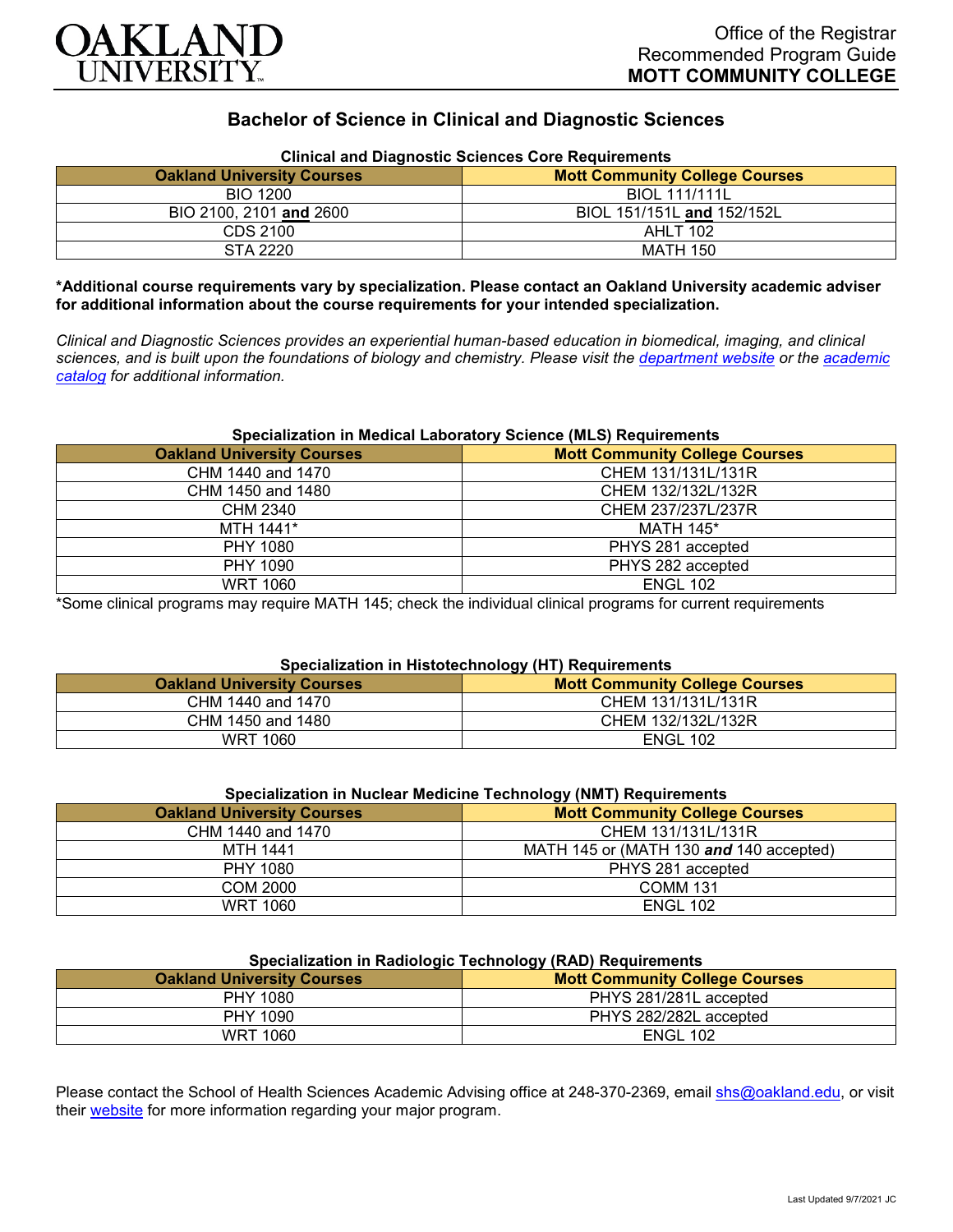

# **Bachelor of Science in Clinical and Diagnostic Sciences**

| Clinical and Diagnostic Sciences Core Requirements |                                       |  |
|----------------------------------------------------|---------------------------------------|--|
| <b>Oakland University Courses</b>                  | <b>Mott Community College Courses</b> |  |
| <b>BIO 1200</b>                                    | <b>BIOL 111/111L</b>                  |  |
| BIO 2100, 2101 and 2600                            | BIOL 151/151L and 152/152L            |  |
| CDS 2100                                           | <b>AHLT 102</b>                       |  |
| STA 2220                                           | MATH 150                              |  |

## **Clinical and Diagnostic Sciences Core Requirements**

**\*Additional course requirements vary by specialization. Please contact an Oakland University academic adviser for additional information about the course requirements for your intended specialization.**

*Clinical and Diagnostic Sciences provides an experiential human-based education in biomedical, imaging, and clinical sciences, and is built upon the foundations of biology and chemistry. Please visit the [department website](https://www.oakland.edu/shs/clinical-and-diagnostic-sciences/) or the [academic](http://catalog.oakland.edu/preview_program.php?catoid=53&poid=8663)  [catalog](http://catalog.oakland.edu/preview_program.php?catoid=53&poid=8663) for additional information.*

## **Specialization in Pre-Clinical Professions (Medicine, Dentistry, Optometry, Veterinary Medicine) Requirements**

| <b>Oakland University Courses</b>               | <b>Mott Community College Courses</b> |
|-------------------------------------------------|---------------------------------------|
| CHM 1440 and 1470                               | CHEM 131/131L/131R                    |
| CHM 1450 and 1480                               | CHEM 132/132L/132R                    |
| CHM 2340, 2350 and 2370                         | CHEM 237/237L/237R and 238/238L/238R  |
| PHY 1010 and 1100                               | <b>PHYS 281/281L</b>                  |
| PHY 1020 and 1110                               | <b>PHYS 282/282L</b>                  |
| WRT 1060                                        | <b>ENGL 102</b>                       |
| Elective Credits (more options available at OU) | ENGL 101; MATH 145, 170; PSYC 291     |

#### **Specialization in Pre-Pharmacy Requirements**

| <b>Oakland University Courses</b> | <b>Mott Community College Courses</b> |
|-----------------------------------|---------------------------------------|
| CHM 1440 and 1470                 | CHEM 131/131L/131R                    |
| CHM 1450 and 1480                 | CHEM 132/132L/132R                    |
| CHM 2340, 2350 and 2370           | CHEM 237/237L/237R and 238/238L/238R  |
| MTH 1554                          | MATH 170                              |
| PHY 1010 and 1100                 | <b>PHYS 281/281L</b>                  |
| WRT 1060                          | <b>ENGL 102</b>                       |

| <b>Specialization in Pre-Physician Assistant Requirements</b> |  |
|---------------------------------------------------------------|--|
|                                                               |  |

| <b>Oakland University Courses</b> | <b>Mott Community College Courses</b>                |
|-----------------------------------|------------------------------------------------------|
| <b>BIO 1201</b>                   | Satisfied by completing (BIOL 111/111L and 112/112L) |
| CHM 1440 and 1470                 | CHEM 131/131L/131R                                   |
| CHM 1450 and 1480                 | CHEM 132/132L/132R                                   |
| CHM 2340                          | CHEM 237/237L/237R                                   |
| PHY 1010 and 1100                 | <b>PHYS 281/281L</b>                                 |
| <b>PSY 1000</b>                   | <b>PSYC 281</b>                                      |
| <b>PSY 2250</b>                   | <b>PSYC 291</b>                                      |
| <b>WRT 1060</b>                   | <b>ENGL 102</b>                                      |

Please contact the School of Health Sciences Academic Advising office at 248-370-2369, email [shs@oakland.edu,](mailto:shs@oakland.edu) or visit their [website](http://www.oakland.edu/shs/advising) for more information regarding your major program.